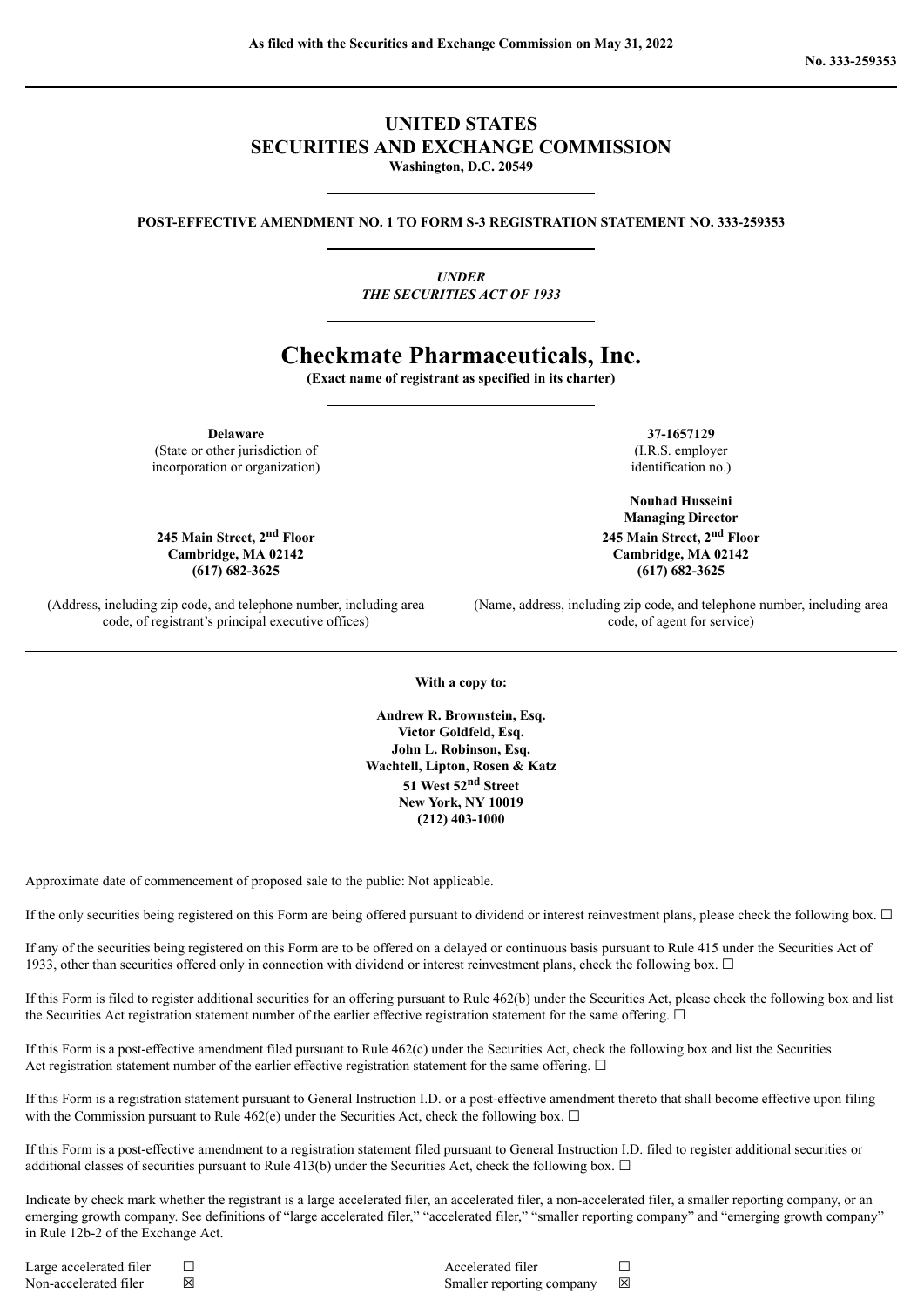## Emerging growth company  $\boxtimes$

If an emerging growth company, indicate by check mark if the registrant has elected not to use the extended transition period for complying with any new or revised financial accounting standards provided pursuant to Section 7(a)(2)(B) of the Securities Act.  $\Box$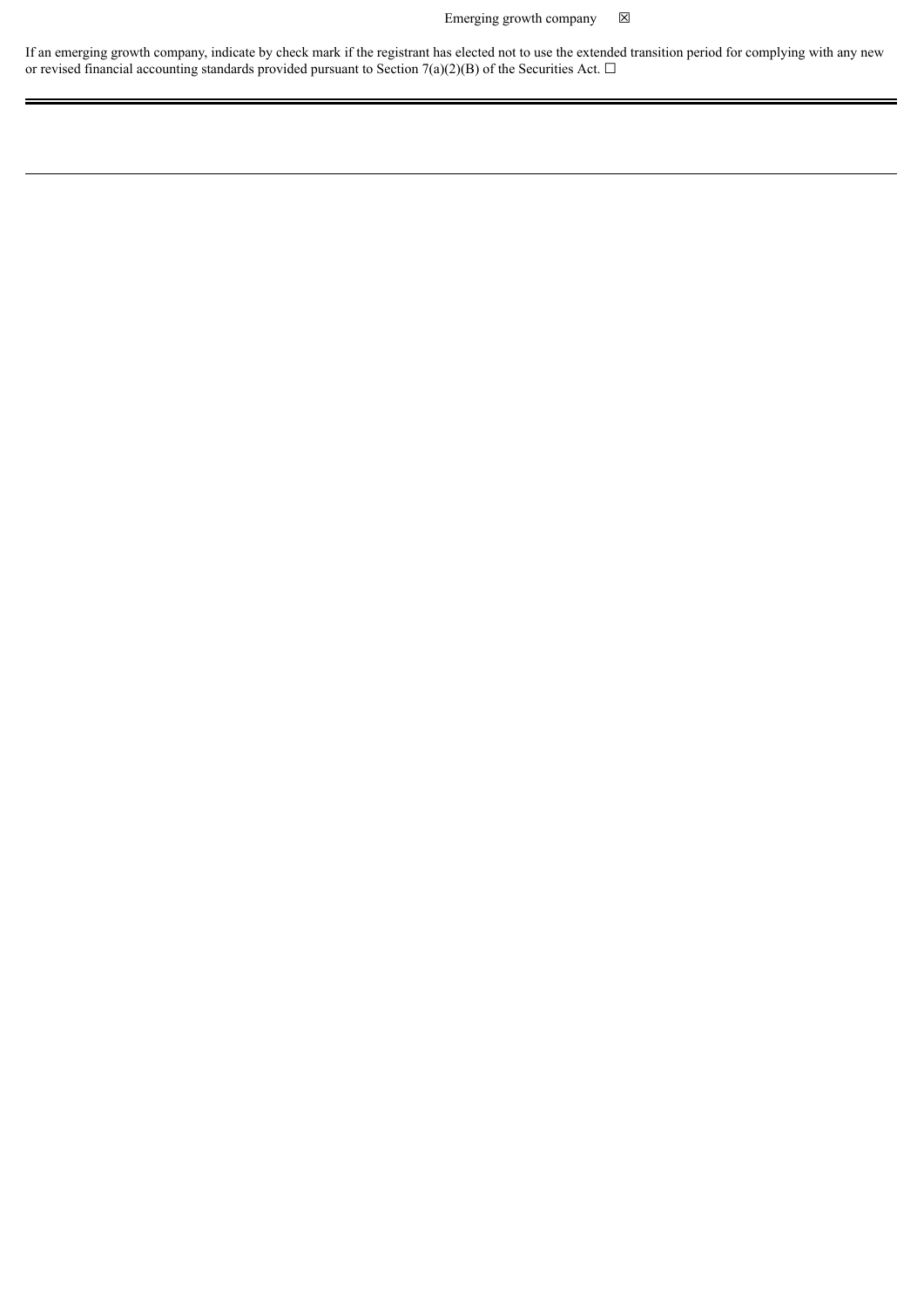#### **DEREGISTRATION OF SECURITIES**

This Post-Effective Amendment (the "Post-Effective Amendment") relates to the Registration Statement on Form S-3 (Commission File No. 333- 259353), originally filed by Checkmate Pharmaceuticals, Inc., a Delaware corporation ("Checkmate"), with the Securities and Exchange Commission (the "Commission") on September 7, 2021 (the "Registration Statement"), registering up to \$150,000,000 in aggregate principal amount for issuance of the Company's common stock, preferred stock, debt securities, warrants and/or units, in any combination, together or separately, in one or more offerings in amounts. The Registration Statement became effective on September 15, 2021.

On May 31, 2022, pursuant to that certain Agreement and Plan of Merger, dated as of April 18, 2022 (the "Merger Agreement"), by and among Checkmate, Regeneron Pharmaceuticals, Inc., a New York corporation ("Regeneron"), and Scandinavian Acquisition Sub, Inc., a Delaware corporation and a wholly owned subsidiary of Regeneron ("Purchaser"), Purchaser merged with and into Checkmate, with Checkmate surviving as a wholly owned subsidiary of Regeneron.

As a result of the transactions contemplated in the Merger Agreement, Checkmate has terminated all offerings of its securities pursuant to the Registration Statement. Checkmate, by filing this Post-Effective Amendment, hereby terminates the effectiveness of the Registration Statement and removes from registration any and all securities registered but unsold under the Registration Statement as of the date hereof. As a result of this deregistration, no securities remain registered for sale pursuant to the Registration Statement.